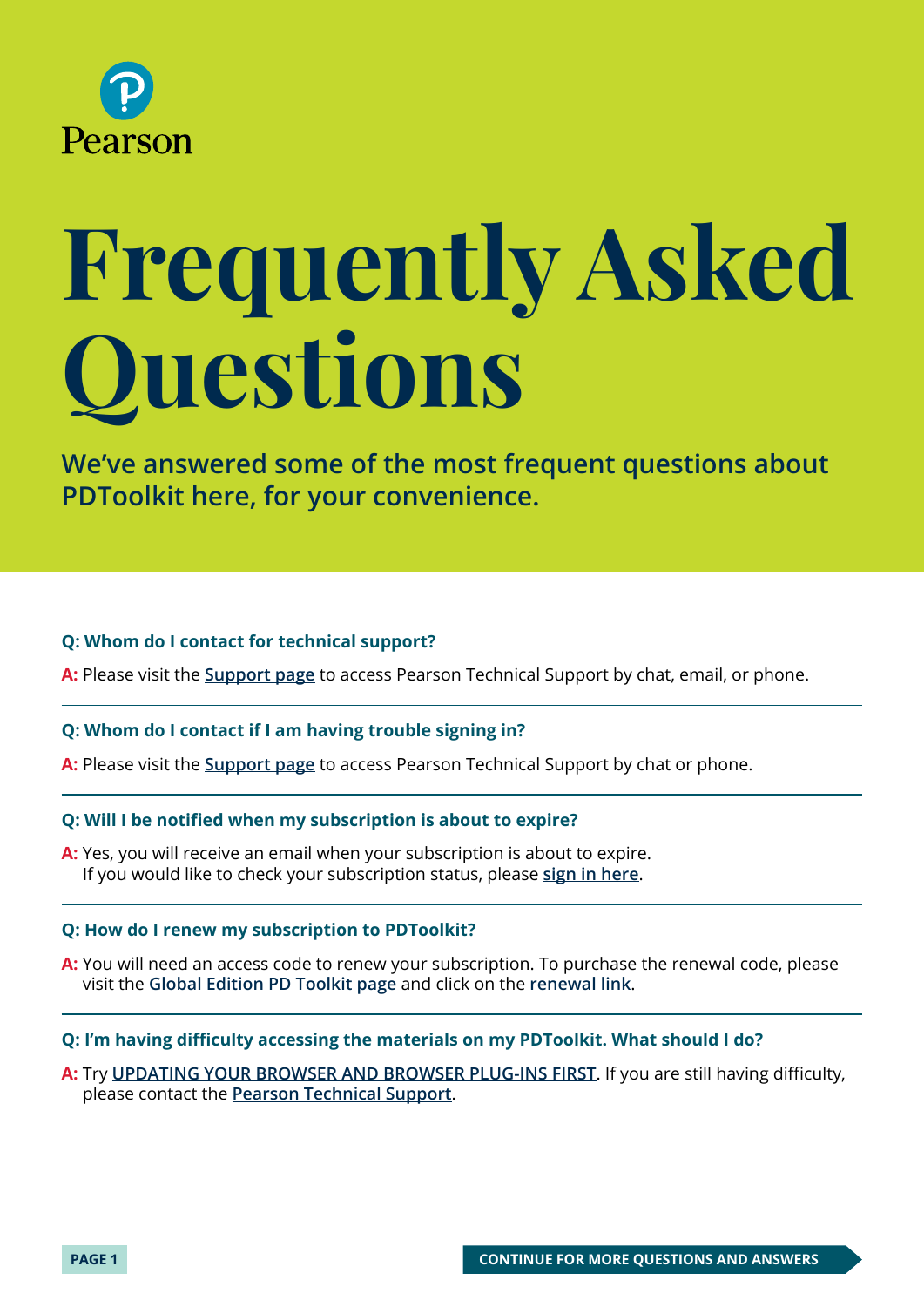

**Frequently Asked Questions**

# **Q: I am a K-12 Teacher. I registered for access to my PDToolkit, but my Confirmation & Summary page classifies me as a Student. How do I get teacher access?**

**A:** Our system classifies K-12 Teachers as "Student access." There are no restrictions to the content or tools when are you are registered as a Student.

# **Q: Are there documentation materials explaining how to use the site? If so, where can I find them?**

**A:** Yes. There are documentation materials that can be accessed **[here](https://media.pearsoncmg.com/ph/chet/pd_toolkit/howtouse.pdf)**.

# **Q: Can my students use the online sorting tool?**

**A:** Students in your classroom won't be given their own username and password to the PDToolkit. If you'd like your students to use our online sorting tool, they can do so while signed in to your account. Please sign into the site yourself; we do not recommend you share your username and password to students.

# **Q: How can I print the online sorts so they fit on one page of paper?**

**A:** Yes, this functionality now exists as part of the PDToolkit WTW site update.

# **Q: How do I add students to a class roster in a class already saved?**

**A:** From the Assessment tab, locate your class by clicking the Manage My Classes button. Click "Edit" under your class name, or click your class name and you will see an "Edit" button below the name. Just as you did when you first set up your class, enter the student names under "Class roster", click "Add a student," and finally click "Save."

# **Q: Is there a limit to how many students a teacher may add to a class roster?**

**A:** No, there is no limit to the number of students in your class roster, and you can manage multiple classes with your access.

#### **Q: Can I delete a student once he or she is entered onto the class roster?**

**A:** Yes, you can delete a student from the roster. From the Assessment tab, locate your class by clicking the Manage My Classes button. Click on your class name and you will see the students listed below. Under each student there is an option to "delete" him or her from the roster.

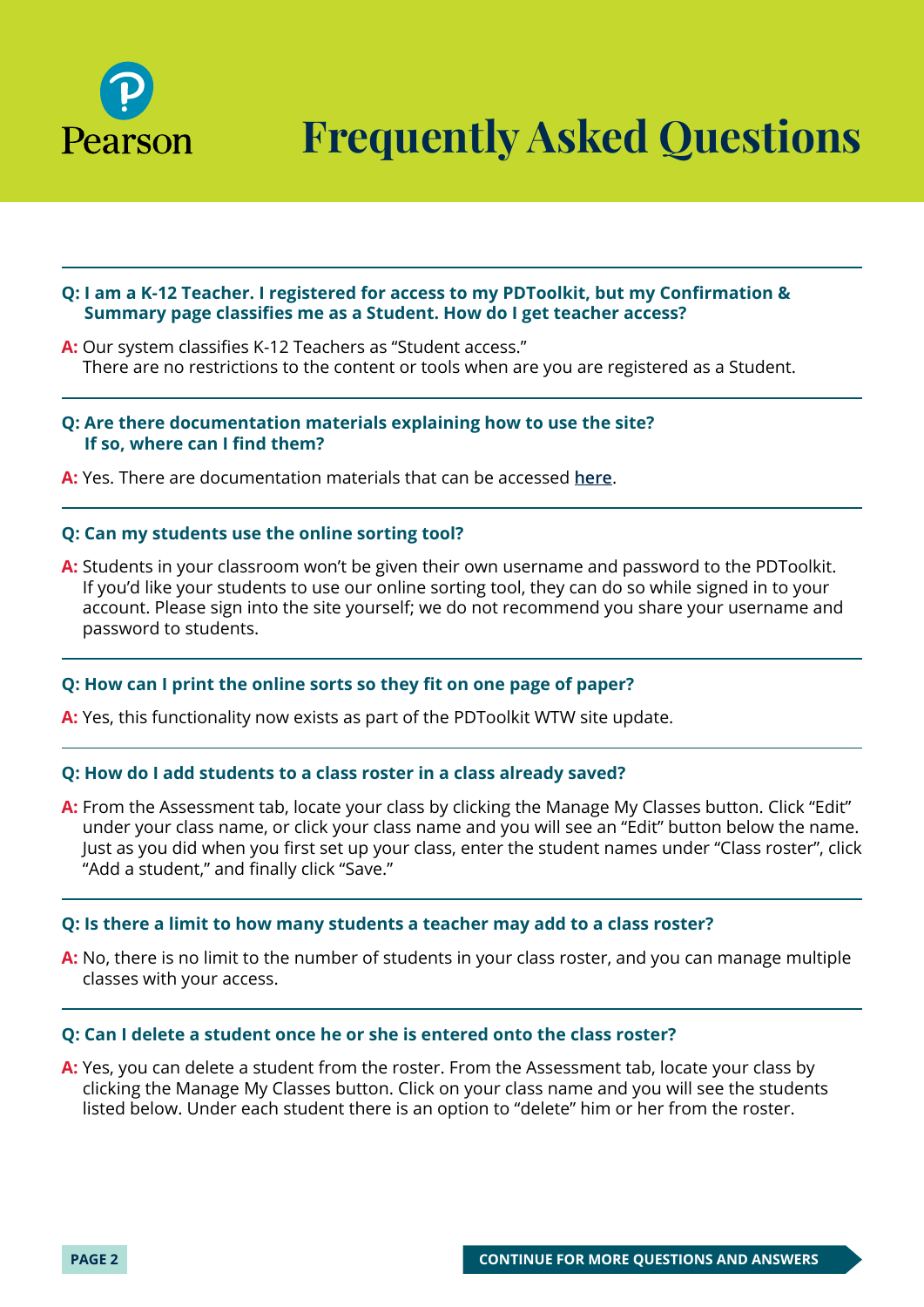

# **Q: Can the class roster carry over from year to year?**

**A:** If you renew access, your classes will remain in your account. You cannot, however, transfer class data from one account to another (from your account to another teacher's account).

# **Q: How can I share students' assessment data with other members of the school staff?**

**A:** You can export student data out as a PDF document to print.

# **Q: How do I set up groups and assign students to groups?**

**A:** When you set up your class, you are prompted to select the number of groups you expect to need. If at any point you realize you need more or fewer groups than originally thought, you can edit your class to select more or fewer groups. To assign students to your groups, first you must assess your students. Then, click on the Groups tab from within your class page. Under each student name you will see a drop down menu with the groups listed.

### **Q: When I reassess a student, is the previous assessment saved?**

**A:** The "Reassess" button is used as a "do-over." If you "Reassess" a student, however, it will delete the first assessment data and replace with the new assessment data.

# **Q: Can I download the Classroom Composite into an Excel document?**

**A:** No, you cannot download the Classroom Composite into an Excel document. You can, however, print the Classroom Composite from your browser menu.

# **Q: Within the Interactive Sorts, what is the SCORM export used for?**

**A:** You can download a zip file of the Interactive Sort that allows an instructor to upload and use the activity in an alternative Learning Management System (LMS). SCORM refers to the industry standards and specifications by which content is packaged and supported in other technical environments.

#### **Q: Can I download the Classroom Composite into an Excel document?**

**A:** You can download a zip file of the Interactive Sort that allows an instructor to upload and use the activity in an alternative Learning Management System (LMS). SCORM refers to the industry standards and specifications by which content is packaged and supported in other technical environments.